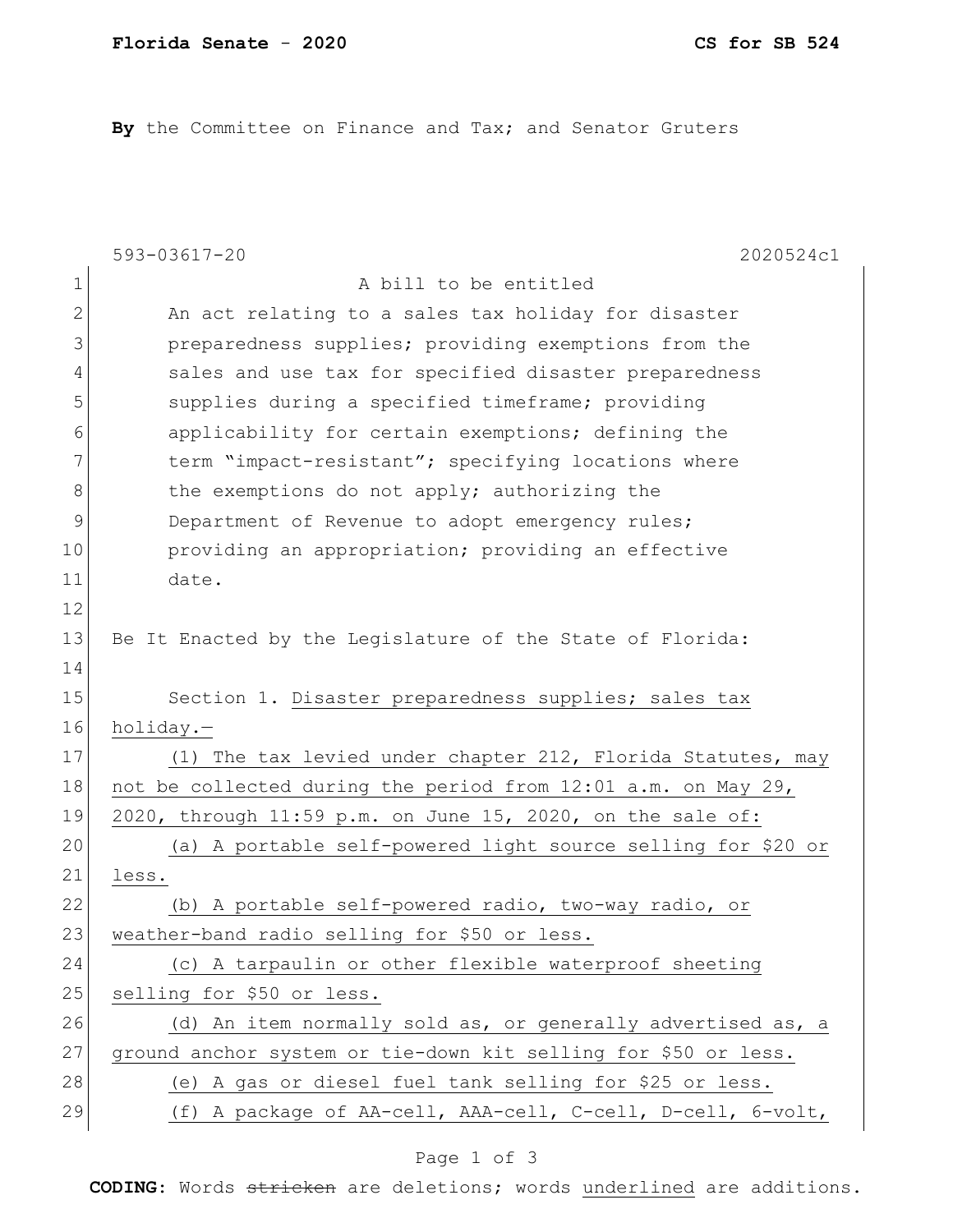593-03617-20 2020524c1 30 or 9-volt batteries, excluding automobile and boat batteries, 31 selling for \$30 or less. 32 (g) A nonelectric food storage cooler selling for \$30 or 33 less. 34 (h) A portable generator used to provide light or 35 communications or preserve food in the event of a power outage 36 selling for \$750 or less. 37 (i) Reusable ice selling for \$10 or less. 38 (j) Impact-resistant windows, when sold in units of 20 or 39 fewer. 40 (k) Impact-resistant doors and impact-resistant garage 41 doors, when sold in units of 10 or fewer. 42 43 The exemptions under paragraphs (j) and (k) apply to purchases 44 made by an owner of residential real property where the impact-45 resistant windows, impact-resistant doors, or impact-resistant 46 garage doors will be installed. For the purposes of this 47 section, the term "impact-resistant" means that the window, 48 door, or garage door complies with the standards for protection 49 of openings and for windborne debris protection in the Florida 50 Building Code, 6th Edition (2017) Residential, or in the Florida 51 Building Code, 6th Edition (2017) Building. 52 (2) The tax exemptions provided in this section do not 53 apply to sales within a theme park or entertainment complex as 54 defined in s. 509.013(9), Florida Statutes, within a public 55 lodging establishment as defined in s. 509.013(4), Florida 56 Statutes, or within an airport as defined in s. 330.27(2), 57 Florida Statutes. 58 (3) The Department of Revenue may, and all conditions are

## Page 2 of 3

**CODING**: Words stricken are deletions; words underlined are additions.